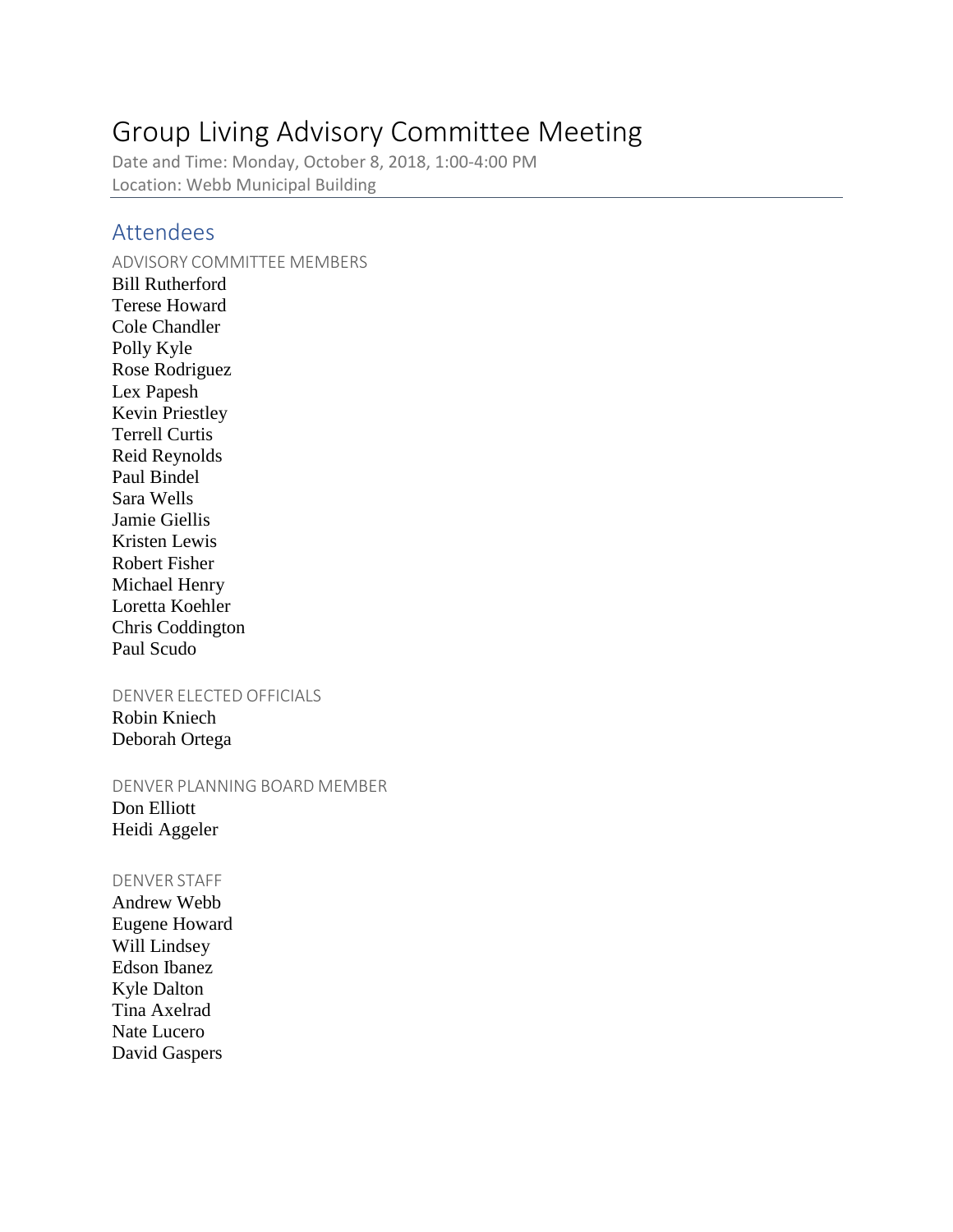## FACILITATOR

Meagan Picard

## Agenda

| Time          | <b>Topic</b>                                                                                                                                                                                                               | Objective(s)                                                                                                                                 |
|---------------|----------------------------------------------------------------------------------------------------------------------------------------------------------------------------------------------------------------------------|----------------------------------------------------------------------------------------------------------------------------------------------|
| $1:00 - 1:25$ | Welcome and Check In                                                                                                                                                                                                       | <b>Connect and share: Greet each other</b><br>and share 1 thing want from others<br>during problem-solving; review public<br>meeting results |
| $1:25 - 1:30$ | Meeting Agenda and Objectives                                                                                                                                                                                              | Orient to now: Review agenda and<br>meeting objectives                                                                                       |
| $1:30 - 2:00$ | <b>Blueprint Denver Presentation with</b><br>Q&A                                                                                                                                                                           | Learn: How Blueprint relates to group<br>living                                                                                              |
| $2:00 - 2:30$ | Fair Housing Act Presentation with<br>Q&A                                                                                                                                                                                  | Learn: Fair housing considerations for<br>group living                                                                                       |
| $2:30 - 3:00$ | Decision-making Criteria<br>Rapid refinement process                                                                                                                                                                       | Decide: Establish criteria to be used<br>for decision-making on all solutions to<br>be considered in phase 3 of this<br>project              |
| $3:00 - 4:55$ | Problem Resolution 1: Household<br>Definition<br>Staff presentation of options<br>and preferred alternative<br>Criteria-based review of<br>$\bullet$<br>alternatives<br>Community-oriented<br>٠<br>decision-making process | Solve: Reach consensus on solution                                                                                                           |
| $4:55 - 5:00$ | Gratitude, Next Steps and Close                                                                                                                                                                                            | <b>Improve:</b> Gather ideas on how we can<br>improve decision-making process                                                                |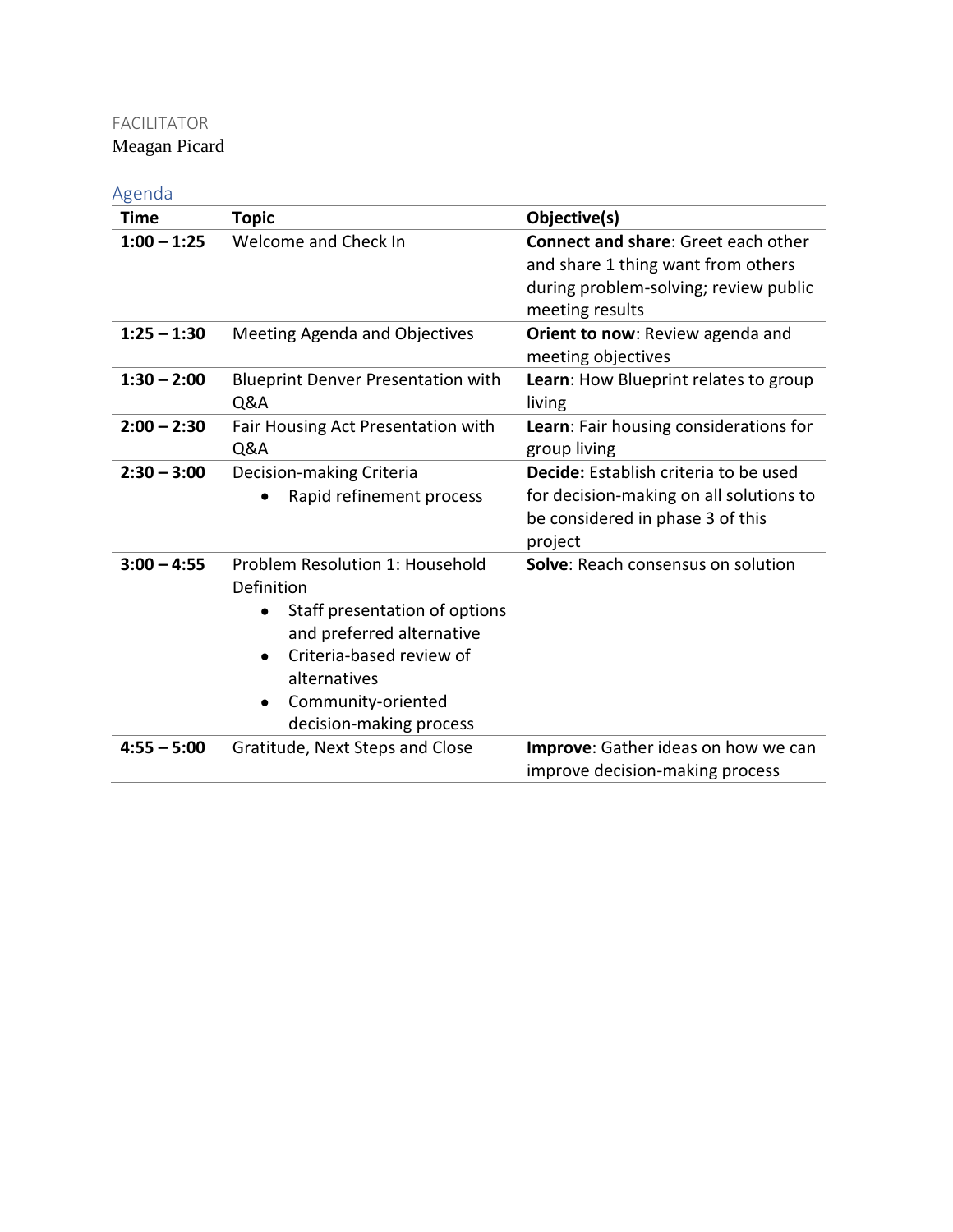## Meeting Summary

## 1. WELCOME AND CHECK-IN

Meagan Picard opened the meeting and welcomed participants. Committee members greeted their neighbors and shared something they need from each other in decision-making deliberations.

#### 2. MEETING AGENDA AND OBJECTIVES

Meagan reviewed the agenda as listed above, along with key objectives, a reminder about group process agreements and a few housekeeping items. She also shared that the desired outcome of the meeting is to reach consensus on household definition. If that is not possible, the next best outcome would be to reach consensus that is contingent on a later decision (e.g. parking). The third best outcome would be to reach near-consensus with dissent clearly identified.

#### 3. BLUEPRINT DENVER PRESENTATION

David Gaspers gave a presentation on aspects of Blueprint Denver related to group living. The committee commented that the group living zoning code update work seems to be line with Blueprint Denver. A participant also noted that there has been lack of diversity among community members that have participated in the Blueprint process. (Note: staff checked on this in follow-up and found: *There have been many "touch points" with residents during the Denveright Blueprint update process, some of which collected voluntary demographic information (e.g. online surveys) and some which did not. Information from those opportunities where demographic information was collected, as well as observations of participants at meetings, shows that there has been involvement by non-white residents. As is the case in many planning processes, participation by communities of color, youth and other cohorts has been proportionally lower than those populations' representation in the makeup of the city, but the Blueprint team continues its efforts to engage these populations by presenting to community organizations, churches, etc. and is always seeking new ideas for engaging broader crosssections of the city's residents.*)

#### 4. FAIR HOUSING ACT DISCUSSION

Tina Axelrad (Zoning Administrator) and Nate Lucero (City Attorney's Office) shared their perspectives on the Fair Housing Act as it relates to group living and engaged the committee in discussion. It became clear that it would be valuable to have city regulatory and/or legal staff present when working on problems or proposed amendments to the code to ensure they are not in conflict with the Fair Housing Act.

#### 5. DECISION-MAKING CRITERIA

Meagan led shared draft criteria and shared that these criteria will be used to evaluate potential solutions using these criteria as minimum specifications for continuing to consider options. Minimum specifications are conditions that, if not met, the committee's definition of success cannot be achieved and/or the option is not feasible to administer/enforce. This means that if a proposed solution fails one or more of the criteria, it should be removed from consideration. Remaining options will be reviewed in terms of what can best balance community hopes and concerns and make best progress toward each group's ideal future statement.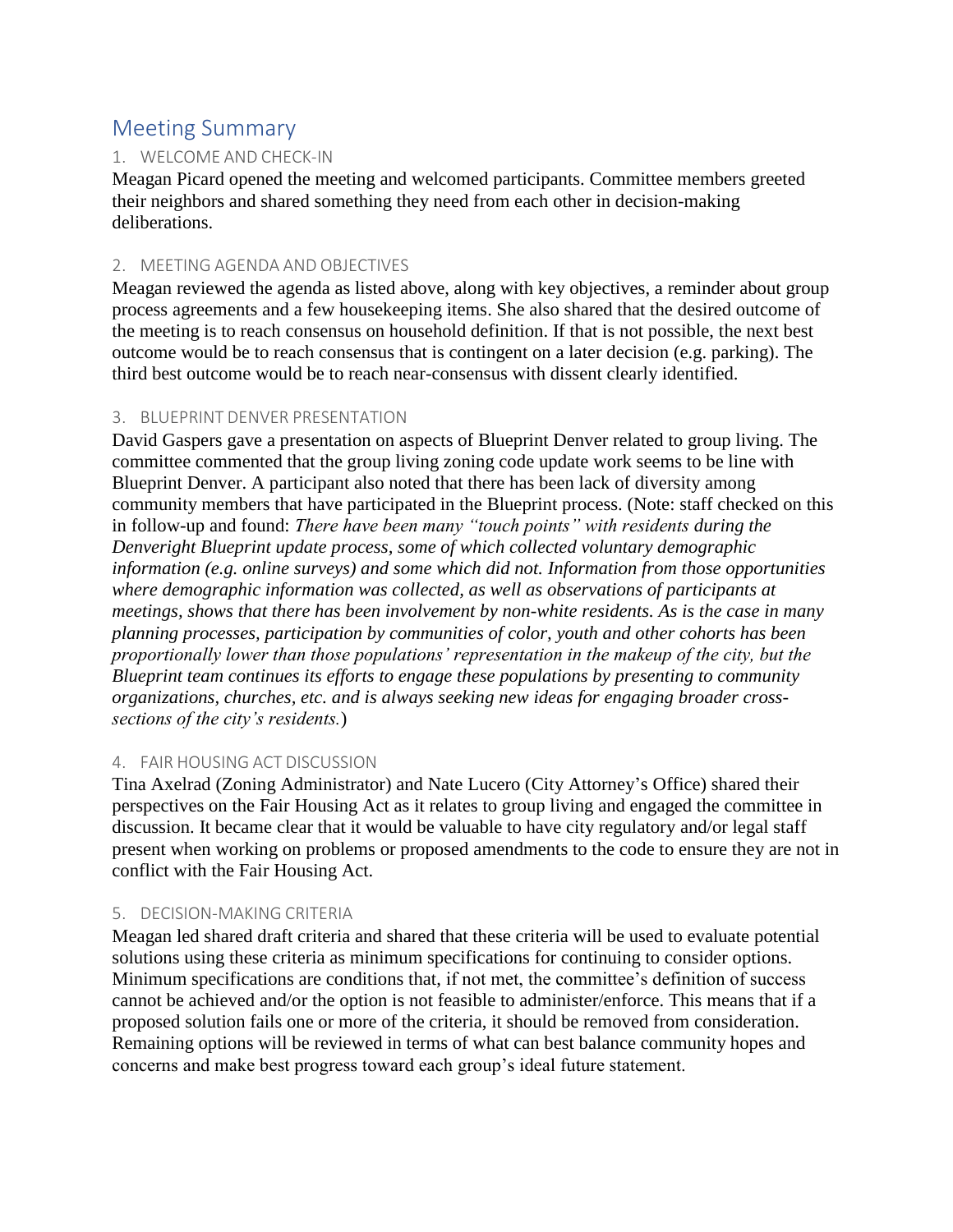The committee worked in small groups to consider modifications to the draft criteria and whether any additional criteria should be included. They did not add any criteria, but they simplified the unintended consequences criterion. The final list of criteria to be used for evaluating all proposed solutions is as follows:

- 1) Is **consistent with adopted plans** (Pass/Fail Must Pass per Charter 3.2.9(C) and DZC 12.4.11.4.A)
- 2) Is **equitable**  not necessarily equal **in terms of neighborhood policies and impact**
- 3) Provides for **more affordable and attainable housing options** across the full range of resident incomes, considering creative options in the process
- 4) **Limits potential for unintended consequences**
- 5) Is **clear to administer and enforce**
- 6) Is **clear and predictable** to all stakeholders
- 7) Uses **language that is consistent** with relevant city, state and federal regulations
- 8) Is **enforceable** with **minimal entry to properties** by Zoning & Neighborhood Inspection Services and other staff

## 6. PROBLEM RESOLUTION 1: HOUSEHOLD DEFINITION

Andrew gave a presentation on:

- The **current household definition in the Denver Zoning Code (DZC)**: Permits two unrelated adults, plus an unlimited number of certain specified relations in Single Unit (SU) zone districts; Requires Home Occupation permit for Foster Family Care and Rooming and Boarding (1+ roommates in SU;
- Staff review of peer and neighboring cities: Majority of Colorado and peer cities studied **include foster care/legal guardianship** in Family and/or Household definition, and number of unrelated individuals allowed to live together ranged from 2 (Englewood and Denver) to 8 or more (Seattle, most California municipalities, etc.).
- Staff recommendation to include foster care/legal guardianship as part of a modernization or broadening of the Family and/or Household definition; and
- Five alternative solutions regarding unrelated adults identified and analyzed by staff using draft criteria and summary of results: see unrelated adults discussion summary below.

Committee members recommended that **foster care/legal guardianship should be included in the definition of related household members**. This decision was made via electronic polling with 89% in support and 11% saying that they can live with it.

The process to reach a decision on unrelated adults was much lengthier and more involved. Alternative solutions presented by Committee members included:

- 1) **Up to 8 unrelated adults per dwelling unit** (city preferred alternative)
- 2) **2 persons per bedroom with maximum of 8 unrelated adults** (passed minimum criteria)
- 3) **Unlimited number of unrelated adults** (passed minimum criteria)
- 4) **Number of unrelated adults by square footage of dwelling unit** (failed minimum criteria because: Regulation by square footage was intentionally removed from Zoning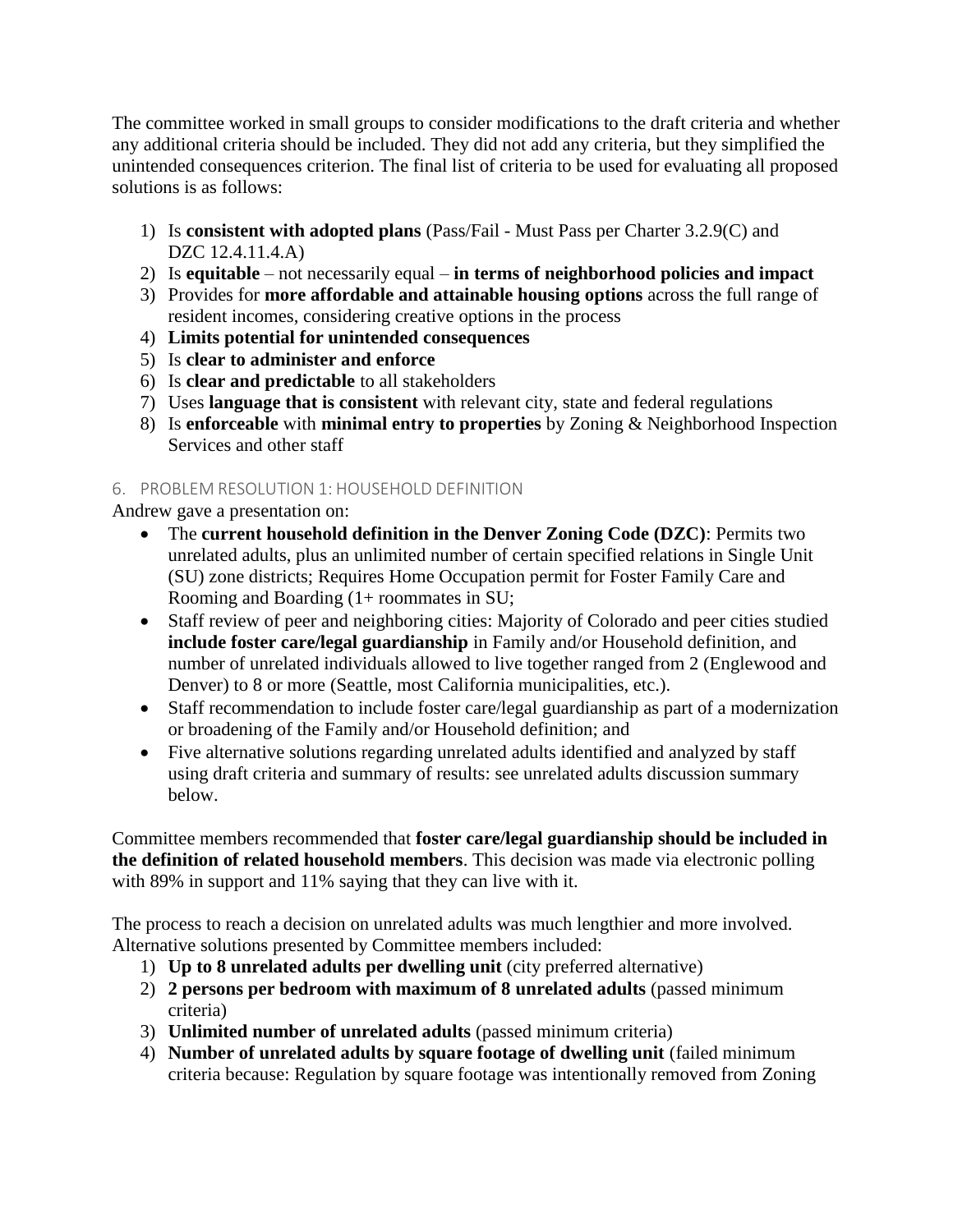Code in 2010 update, it is difficult to enforce and it is not preferred by Neighborhood Inspection Services staff due to need to enter home to enforce.)

5) **Number of unrelated adults by off-street parking spaces** (failed minimum criteria because: DZC does not require off-street parking in SU districts, and parking is not a good measure of appropriate density and vehicle ownership is evolving and not assumed of all residents.)

Committee members reviewed the list of alternatives, discussing whether they wanted to modify any of the options and/or add other options to the list of three alternatives that passed staff's assessment of minimum criteria. High-level results of those discussions are as follows:

Alternatives determined to be viable by staff analysis of criteria:

- A. **Max of (8) unrelated adults Per Dwelling Unit Some preference indicated**
- B. **2 persons per bedroom**, **max of (8) unrelated adults**
- C. **Unlimited number of unrelated adults Per Dwelling Unit Some preference indicated**

Alternatives determined not to be viable by staff analysis of criteria:

- **D. By Dwelling Unit Square Footage Some preference indicated, though other alternatives being sought to achieve similar results without violating minimum criteria**
- **E. By parking spaces**

Alternatives proposed by Advisory Committee

F. **Max of (8) unrelated adults Per Dwelling Unit with process to allow more than 8 in some circumstances (variation on A)**

### **G. 2 persons per bedroom, no maximum (variation on B) Some preference indicated**

### **Comments on Alternative A:**

- Is 8 an arbitrary number?
- Easy to regulate
- Would result in intrusive inspections
- What about parking?

#### **Comments on Alternative B:**

- Opens up door to unintended consequences, such as people building more bedrooms in homes
- Avoid "run on bedroom building"
- Define Bedroom clearly
- Strike Max 8 adults

#### **Comments on Alternative C:**

• Would default to building code, may be difficult to enforce